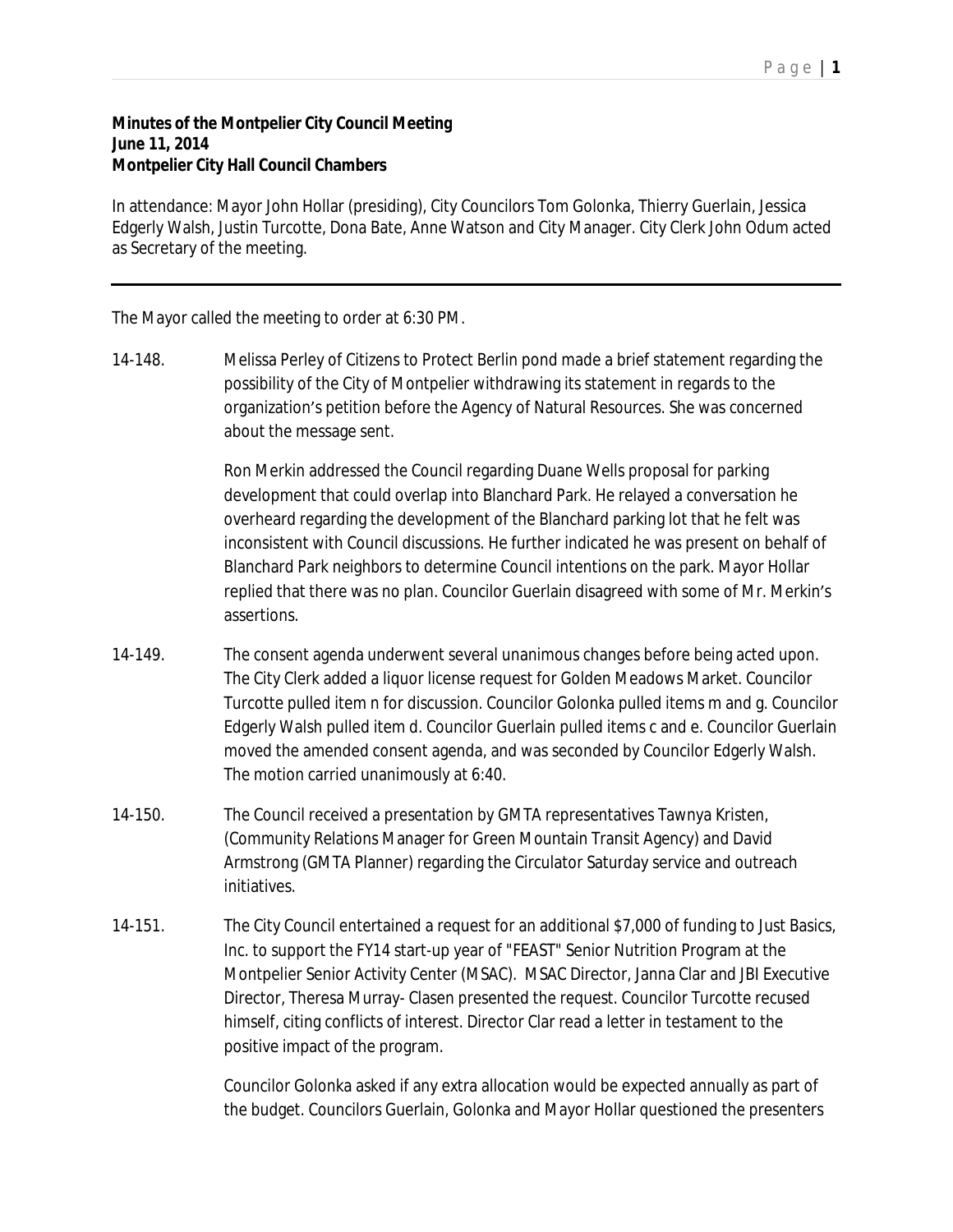at length as to whether or not this \$7000 might benefit non-Montpelier residents, noting the Council's commitment to avoid that dynamic.

Councilor Edgerly Walsh spoke positively of the program and the request. Councilor Watson agreed, complimenting the program, and noted that she was impressed by the small amount of the ask, given the financial circumstances.

Councilor Golonka wondered about the disposition of the unallocated Community Fund money that was targeted as the source of the \$7000 ask. Finance Director Sandy Gallup addressed this, as well as other possible pulls on that unspent fund money that could arise.

Ms. Clar noted that her request was brought forward with the support of Finance Director Gallup and City Manager Fraser.

Guerlain moved the city honor the Senior Center's request and allocate a one-time request of \$7000 out of the Community Fund budget. Councilor Watson seconded. The motion carried unanimously at 7:17.

14-149(n). MSAC Director Clar remained at the table to answer questions from Councilor Golonka about consent agenda item n, which had been pulled for discussion. Councilor Turcotte remained recused.

> Councilor Guerlain indicated he felt this was too complicated an item for the consent agenda. He echoed Councilor Golonka's questions regarding the impact on future budgetary commitments.

Councilor Guerlain moved the council instruct the City Manager to direct the two MOU between the city of Montpelier and the partners as described under consent agenda item n. Councilor Bate seconded. The motion carried unanimously at 7:27.

14-152. Councilor Turcotte returned to his seat. Finance Director Gallup returned to the front to introduce the Council's consideration of adopting the revised Water and Sewer Rate Resolution as recommended by the Water and Sewer Rate Committee. Gallup noted the proposal was complex, and that a July 1 implementation date was too ambitious.

> Given that the committee of jurisdiction had not been able to meet, the Mayor wondered if the committee could meet before the next council meeting.

Councilor Golonka moved to approve the delay on water rates, and to approve the proposed sewer rate, and to review a recommendation next meeting. Councilor Guerlain seconded. The motion carried unanimously at 7:35.

In an addendum to the agenda, the Mayor explained the city has been asked to withdraw its petition before the Agency of Natural Resources regarding Berlin Pond restrictions, in order to create an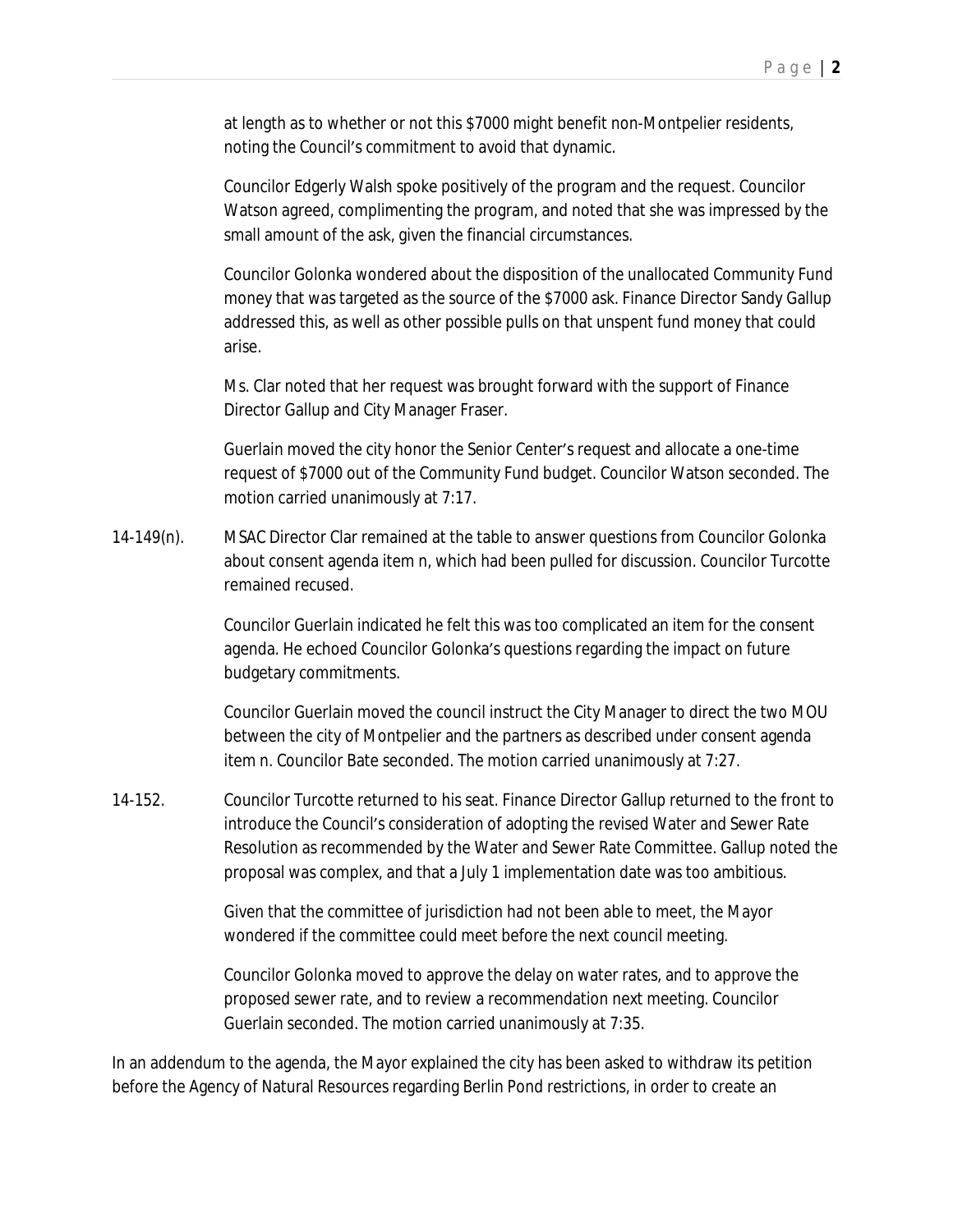appearance of maximum support for the citizens' petition calling for a return to the absolute restriction on access, which the council had also supported. There was a discussion as to whether or not was appropriate for executive session. Times Argus Reporter Amy Nixon asked if there was pending litigation. Given that there was none, she did not agree with the City manager that a discussion in executive session would be consistent with open meeting law.

14-149(c). Councilor Guerlain explained his concerns surrounding consent agenda item c. He indicated that he had been a boy scout himself, but objected to Scouts' policy on gay scoutmasters, noting the recent news coverage on the issue. As such, he was not comfortable granting the Scouts request for permission to sell water during July 3.

> The Mayor suggested that the Boy Scouts be given an opportunity to make their case, noting that he agreed with Councilor Guerlain's perspective.

Councilor Golonka felt the discussion was a "slippery slope" and moved approval of item c. Councilor Turcotte seconded, and went on to ask about ways the request may be amended.

Councilor Golonka asked if the Council intended to scrutinize all groups making similar requests. Councilor Bate felt that the Council should.

Councilor Guerlain suggested that having scouts come defend themselves before the Council might place them in a bad position.

Councilor Watson moved to table the item until next meeting. Councilor Edgerly Walsh seconded the motion to table, which carried 5-1 (Councilor Golonka opposed).

Mayor Hollar indicated the Boy Scouts would be invited to make their case next meeting. Councilor Edgerly Walsh hoped the invitation could be sent with the message that the City Council did not want to cause problems for any trip that the selling of water was intended to fund.

- 14-149(d). After a brief discussion, Councilor Edgerly Walsh moved approval of item d from the consent agenda. Councilor Turcotte seconded. The motion carried unanimously at 7:52.
- 14-149(e). Councilor Guerlain explained his concern about item e, where it appeared that the lowest bid had not been accepted. Mr. Fraser wasn't certain of the details, but speculated that the other bid was likely inadequate in some way. The council opted to return to the item later.
- 14-149(g). Councilor Guerlain explained his concern about consent agenda item g. He suggested there may be more cost effective solutions. Mayor Hollar had questions about the wording and the way the pay was to be allocated. Councilor Golonka indicated he wouldn't stand in the way of its approval, but would support an effort to examine alternative approaches to getting the work done. Councilor Guerlain moved approval of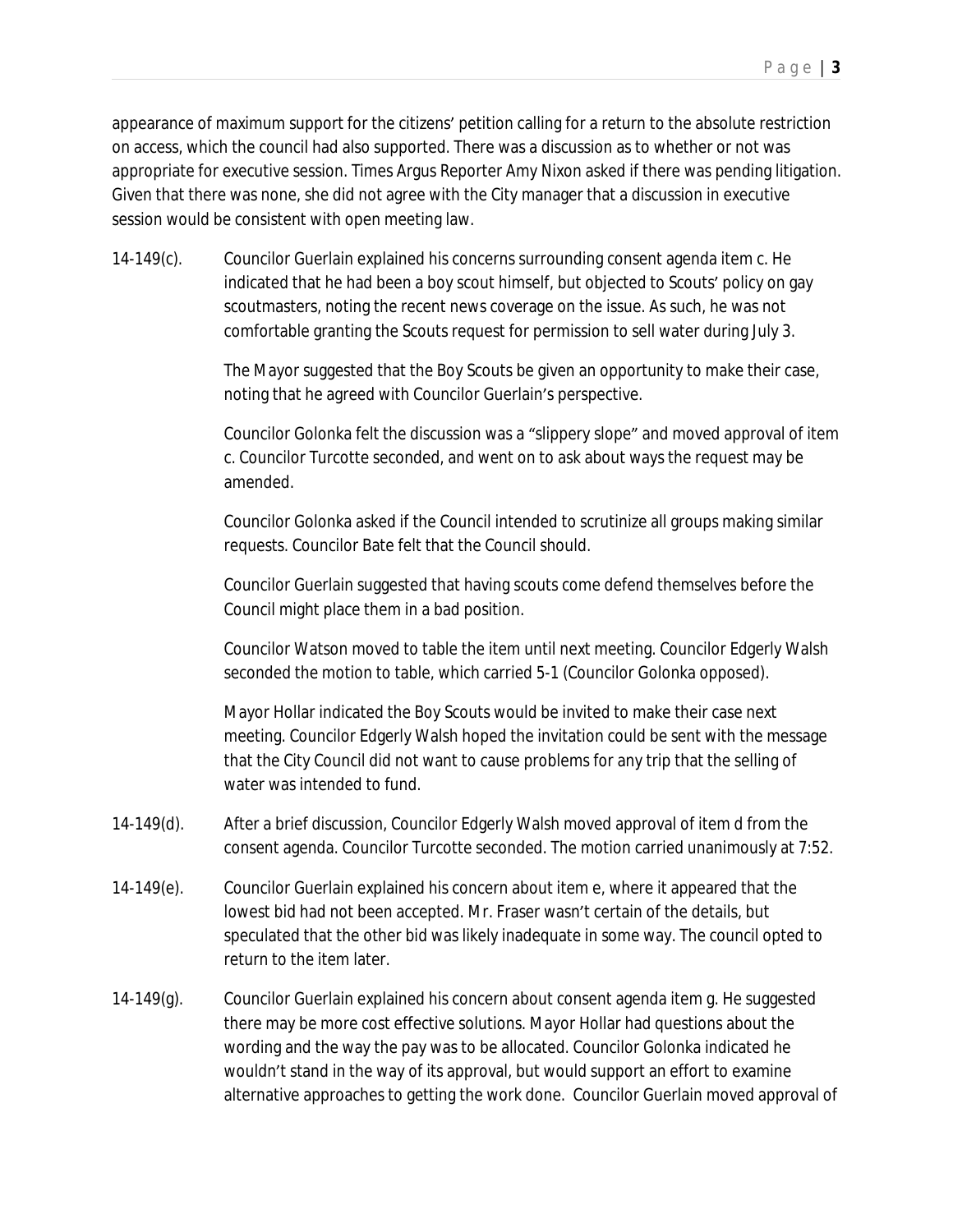consent agenda item g, and was seconded by Councilor Watson. The motion carried unanimously at 7:59.

14-149(m). Councilor Golonka explained his concerns regarding consent agenda item m, feeling that the nature of the item required a more complete public airing. City Manager Fraser took a moment to provide background. Councilor Turcotte asked for detail about what portion of the overall process would be approved with the passage of this item.

> After discussion, Councilor Golonka moved approval of the consent agenda item. Councilor Bate seconded. The motion carried unanimously at 8:08.

The Mayor called a five minute recess. At 8:19, the meeting was called back to order. He then returned the discussion to a question of how to proceed on the Berlin Pond matter added late to the agenda. He felt that the statute did allow for discussion in closed session from the perspective of attorney-client privilege.

Councilors Golonka and Guerlain asked if the petitions before the ANR could be merged or altered in some way to agree. The Mayor and City Manager suggested that was unlikely.

Councilor Bate moved that the Council go into executive session to discuss the City Attorney's opinion, given that premature general public knowledge would place the city at a competitive disadvantage. Councilor Turcotte seconded the motion, which passed unanimously at 8:23.

Councilor Guerlain moved the Council return to open session. Councilor Watson seconded. The motion carried unanimously at 8:33.

The Mayor and Council reviewed the concerns and discussed the request to withdraw the petition, given the unanimous support for both within the body. A discussion followed as to what would be the most effective way forward. No action was taken to withdraw the petition.

14-153. Councilor Bate noted that it had been a busy week, and thanked citizens for their work in support of Berlin Pond,

> Councilor Guerlain passed on constituent concerns about what was characterized as inconsistent upkeep of city landscaping, making specific note of Stonecutter's Way. City Manager Fraser explained the system, noting that all such landscaping will be taken care of. Councilor Guerlain suggested that citizen clubs could provide upkeep.

Again citing constituent feedback, Councilor Guerlain asked about obsolete signage removal, noting that an Ariel's Café sign was still up, as well as the Black Door sign. Mr. Fraser indicated he would look into it, noting that the Black Door sign was on a private building.

Councilor Turcotte shared a story about a Senior Center volunteer who was injured and not assisted by passersby, suggesting that Montpelier citizens should look out for each